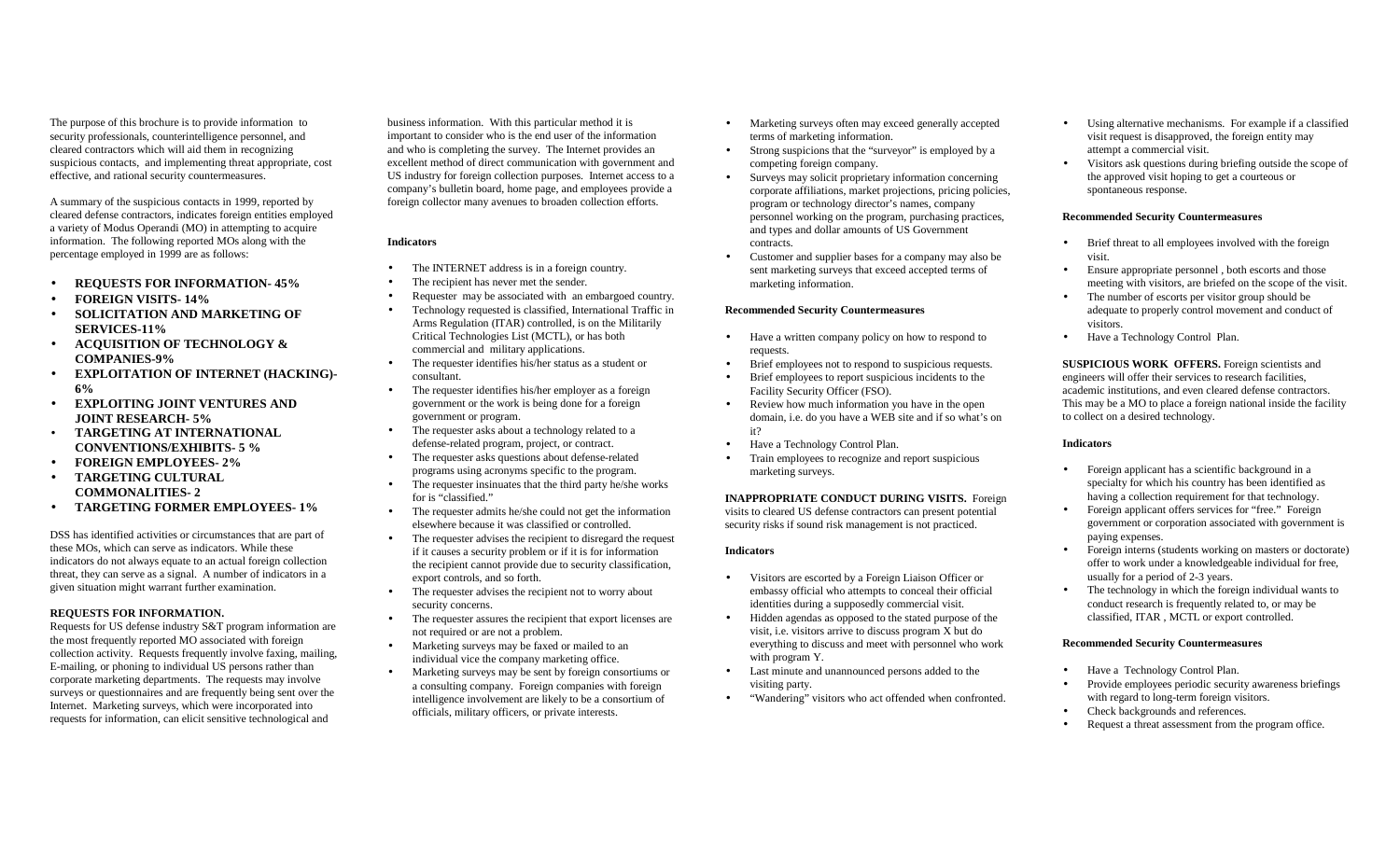#### **INTERNATIONAL EXHIBITS, CONVENTIONS, AND SEMINARS**. These functions directly link programs and technologies with knowledgeable personnel.

#### **Indicators**

- Topics at seminars and conventions deal with classified or controlled technologies and /or applications.
- Country or organization sponsoring seminar or conference has tried unsuccessfully to visit the facility.
- Receive invitation to brief or lecture in foreign country with expenses paid.
- Requests for presentation summary 6-12 months prior to seminar.
- Photography and filming appears suspicious.
- Attendees wear false name tags.

## **Recommended Security Countermeasures**

- Consider what information is being exposed, where, when, and to whom.
- Provide employees with detailed travel briefings concerning the threat, precautions to take, and how to react to elicitation.
- Take mock-up displays instead of real equipment.
- Request a threat assessment from program office.
- Restrict information provided to that necessary for travel and hotel accommodations.
- Carefully consider whether equipment or software can be adequately protected.

**JOINT VENTURES/JOINT RESEARCH.** Co-production and various exchange agreements potentially offer significant collection opportunities for foreign interests to target restricted technology.

## **Indicators**

- Resident foreign representative faxes documents to an embassy or another country in a foreign language.
- Foreign representative wants to access the local area network (LAN).
- Foreign representative wants unrestricted access to the facility.
- Enticing US contractors to provide large amounts of technical data as part of the **bidding process**, only to have the contract canceled.
- Potential technology sharing agreements during the joint venture are one-sided.
- The foreign organization sends more foreign representatives than is necessary for the project.
- The foreign representatives single out company personnel to elicit information outside the scope of the project.

## **Recommended Security Countermeasures**

- Review all documents being faxed or mailed and have someone to translate.
- Provide foreign representatives with stand alone computers.
- Share the minimum amount of information appropriate to the scope of the joint venture/research.
- Extensively educate employees on the scope of the project and how to deal with and report elicitation. Initial education must be followed by periodic sustainment training.
- Refuse to accept unnecessary foreign representatives into the facility.

## **FOREIGN ACQUISITION OF TECHNOLOGY AND**

**COMPANIES**. Foreign entities attempt to gain access to sensitive technologies by purchasing US companies and technology.

## **Indicators**

- Companies of political and military allies are most likely associated with this activity.
- New employees hired from the foreign parent company or its foreign partners who wish to immediately access classified data.
- Foreign parent company may attempt to circumvent or mitigate the FOCI process.

# **Recommended Security Countermeasures**

- Request a threat assessment from the program office.
- Scrutinize employees hired at the behest of foreign entity.
- Conduct frequent checks of foreign visits to determine if foreign interests are attempting to circumvent the security agreements.
- Provide periodic threat briefings to outside directors and user agencies.

# **CO-OPTING FORMER EMPLOYEES.** Former employees

who had access to sensitive, proprietary, or classified S&T program information remain a potential counterintelligence concern. Targeting cultural commonalities to establish rapport is often associated with the collection attempt. Former employees may be viewed as excellent prospects for collection operations and considered less likely to feel obligated to comply with US Government or corporate security requirements.

## **Indicators**

- Former employee took a job with a foreign company working on the same technology.
- Former employee maintains contact with former company and employees.
- The employee alternates working with US companies and foreign companies every few years.

## **Recommended Security Countermeasures**

- Brief employees to be alert to actions of former employees returning to the facility.
- Have a policy concerning visitation or contacts with current employees by former employees.
- Debrief former employees upon termination of employment and reinforce their responsibilities concerning their legal responsibilities to protect classified, proprietary, and export controlled information.

**TARGETING CULTURAL COMMONALITIES.** Foreign entities exploit the cultural background of company personnel in order to elicit information.

## **Indicators**

- Employees receive unsolicited greetings or other correspondence from embassy of country of family origin.
- Employees receive invitations to visit country of family origin for purpose of providing lecture or receiving an award.

• Foreign visitors single out company personnel of same cultural background to work or socialize with.

## **Recommended Security Countermeasures**

- Brief all employees on this MO and have a policy concerning the reporting of same.
- Monitor the activities of foreign visitors for indications of their targeting of company personnel.

If you believe that any of the above situations apply to your company, you should immediately notify your DSS Industrial Security Representative through your company Facility Security Officer. Likewise, notify DSS of any indication that your company or any of your employees may be the target of an attempted exploitation by the intelligence service or commercial interests of another country. **Reports of actual, probable, or possible espionage should be submitted to the FBI with a copy to DSS in accordance with the NISPOM.**

This brochure was prepared by the Counterintelligence Office of the Defense Investigative Service. If you would like to recommend additional security countermeasures, please contact your DSS Industrial Security Representative.

This brochure is approved for public release. OASD-PA/97-S-1431.